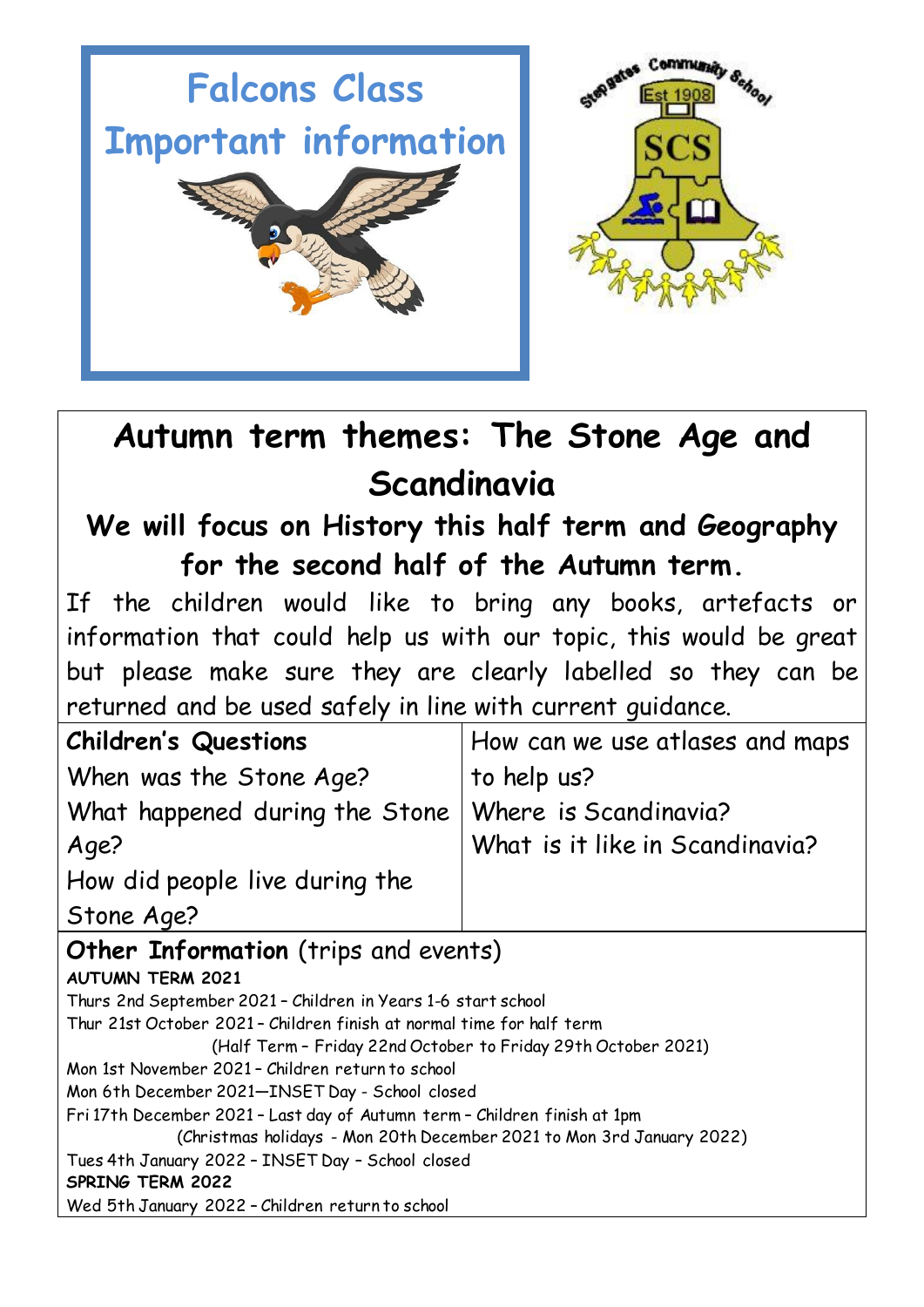# **Falcons Autumn Term Overview**

**The Stone Age and Scandinavia**



| English<br>"The First Drawing" by<br>Mordicai Gernstein<br>Arthur and the Golden<br>$\bullet$<br>Rope<br>Stone Age Boy<br>"Ice Palace" by Robert<br>Swindells                                              | Maths<br>Place Value<br>Addition and<br>Subtraction<br>Multiplication and<br><b>Division</b><br>Geometry<br>$\bullet$                                                                                          | <b>Science</b><br>Rocks<br>Animals, including<br>Humans                                                                                                                                                                         |
|------------------------------------------------------------------------------------------------------------------------------------------------------------------------------------------------------------|----------------------------------------------------------------------------------------------------------------------------------------------------------------------------------------------------------------|---------------------------------------------------------------------------------------------------------------------------------------------------------------------------------------------------------------------------------|
| Computing<br>Introduction to Google<br>Classroom and<br>Chromebook use<br>Online Safety and<br>$\bullet$<br><b>Exploring Purple Mash</b><br>Email (including email<br>$\bullet$<br>safety)<br>Touch typing | DT<br>"Let's Go Fly a Kite" -<br>developing an<br>understanding of frame<br>structures and how they<br>can be strengthened and<br>stiffened                                                                    | Art<br>Stone Age cave<br>paintings<br>Colour wheel / mixing<br>$\bullet$<br>Charcoal<br>Clay figure drawing<br>Artist of the month:<br>Sept: Phyllida Barlow<br>Oct: Sean Charmatz<br>Nov: Henri Mattise<br>Dec: Anthony Browne |
| History<br>The Stone Age: Work to focus<br>on the Paleolithic, Mesolithic<br>and Neolithic stages of the<br>Stone Age - when this time was<br>and how people lived during the<br>Stone Age.                | Geography<br>Scandinavia: Work to focus on<br>locating the world's countries<br>with a focus on Scandinavia,<br>concentrating on their<br>environmental regions, key<br>physical and human<br>characteristics. | PE<br>Outdoor and<br>$\bullet$<br><b>Adventurous Activities</b><br>Dance<br>Forest Schools (Autumn<br>1)                                                                                                                        |
| RE<br>Why do Christians call<br>God 'Father'?<br>Why are presents given<br>at Christmas - and what<br>might Jesus think of it<br>all?                                                                      | <b>PSHE</b><br><b>Jigsaw</b><br>Being Me in my World<br>Celebrating Difference                                                                                                                                 | <b>Music</b><br>Let Your Spirit Fly<br>Glockenspiel Stage 1<br>Composer of the month:<br>Sept: John Williams<br>Oct: Wolfgang Amadeus<br>Mozart<br>Nov: Bob Marley<br>Dec: Bing Crosby                                          |